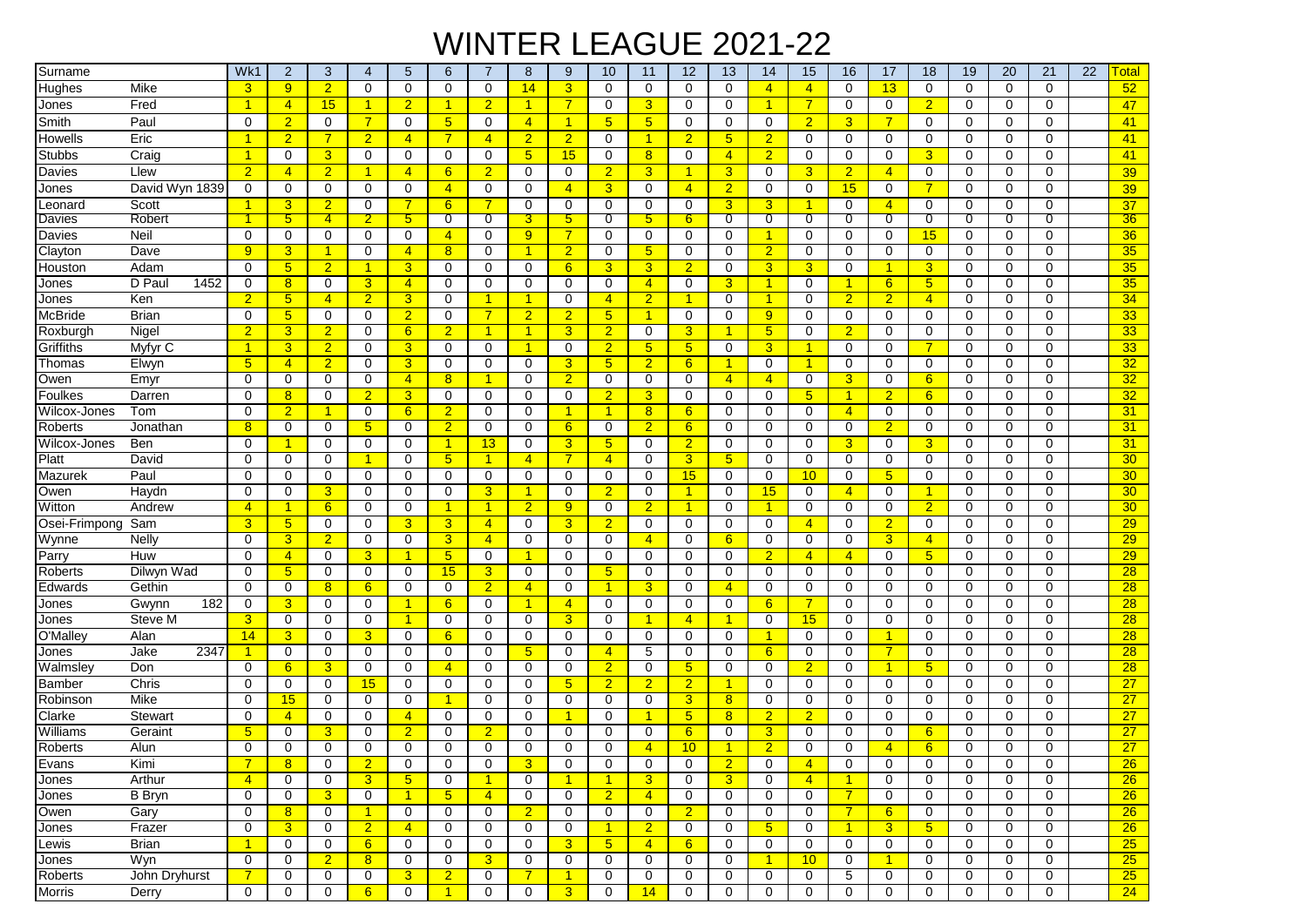| Jones                   | Roger E             | 0                    | 0                    | $\overline{4}$  | 0                       | $\overline{4}$   | 5                             | 0                    | $\overline{2}$  | 5              | 0                    | 0                    | 0              | $\mathbf 0$    | 0              | 3              | $\mathbf 0$          | 0              |                | $\mathbf 0$ | 0           | $\Omega$    | 24                  |
|-------------------------|---------------------|----------------------|----------------------|-----------------|-------------------------|------------------|-------------------------------|----------------------|-----------------|----------------|----------------------|----------------------|----------------|----------------|----------------|----------------|----------------------|----------------|----------------|-------------|-------------|-------------|---------------------|
| Davies                  | Desmond             | 0                    | 0                    | $\mathbf 0$     | $\mathbf 0$             | 0                | $\mathbf 0$                   | $\mathbf 0$          | $5\phantom{.0}$ | 4              | 14                   | 0                    | 0              | $\mathbf 0$    | 0              | $\mathbf 0$    | 0                    | $\mathbf 0$    | 0              | $\mathbf 0$ | $\mathbf 0$ | $\Omega$    | 23                  |
| Jones                   | Iwan                | 5                    | 0                    | 0               | $\mathbf 0$             | 3                | 0                             | $\mathbf 0$          | $\mathbf 0$     | 0              | 0                    | $\overline{4}$       | 0              | $\mathbf 0$    | $\overline{4}$ |                | $\mathbf 0$          | $\mathbf 0$    | 0              | $\mathbf 0$ | $\mathbf 0$ | $\Omega$    | 23                  |
| Williams                | Justin              | 0                    | 0                    | 0               | $\mathbf 0$             | $\mathbf 0$      | 0                             | 0                    | 0               | 0              | 0                    | 0                    | 3              | 15             | 0              | 0              | 0                    | $\overline{4}$ | 0              | 0           | 0           | 0           | 22                  |
| Roberts                 | Jac                 | 0                    | $\Omega$             | $\overline{2}$  | 0                       | $\mathbf 0$      | 0                             | $\overline{4}$       | 3               | $\Omega$       | $\overline{4}$       | $\mathbf 0$          | $\Omega$       | $\overline{4}$ | 0              | $\overline{2}$ | $\overline{2}$       | $\mathbf 0$    |                | $\Omega$    | 0           | $\Omega$    | 22                  |
| Wilcox-Jones            | Andrew              | 0                    | 0                    | $\mathbf 0$     | 3                       | 3                | 9                             | 6                    | 0               | 0              | $\mathbf 0$          | 0                    | 0              | 0              | 0              | 0              | $\mathbf 0$          | $\mathbf 0$    | 0              | 0           | $\mathbf 0$ | $\Omega$    | $\overline{21}$     |
| Williams                | Alan                | 0                    | 0                    | 0               | $\overline{4}$          | 3                | 0                             | $\overline{4}$       | 0               | $\Omega$       | $\blacktriangleleft$ | $\overline{2}$       | 4              | $\mathbf 0$    | $\overline{2}$ | 1              | 0                    | $\mathbf 0$    | 0              | 0           | 0           | $\Omega$    | 21                  |
| Thomas                  | <b>Mike</b>         | $\mathbf 0$          | $\mathbf 0$          | $\mathbf 0$     | $\mathbf 0$             | 0                | 9                             | $\mathbf 0$          | $\mathbf 0$     | 0              | $\mathbf 0$          | $\mathbf 0$          | 0              | 9              | $\mathbf 0$    | 3              | $\mathbf 0$          | $\mathbf 0$    | 0              | $\mathbf 0$ | $\mathbf 0$ | $\Omega$    | $\overline{21}$     |
| O'Loughlin              | Gareth              | $\mathbf 0$          | 0                    | $\overline{2}$  | $\mathbf 0$             | $\mathbf 0$      | $\overline{2}$                | $\blacktriangleleft$ | 3               | 3              | $\mathbf 0$          | $\mathbf 0$          | 3              | 0              | $\mathbf 0$    | $\mathbf 0$    | $\mathbf 0$          | $\overline{7}$ | 0              | $\mathbf 0$ | $\mathbf 0$ | $\Omega$    | 21                  |
| Jones                   | 1002<br>Jonathan    | 0                    | 0                    | 0               | $\overline{4}$          | $\mathbf 0$      | $\overline{4}$                | 0                    | 0               | 0              | 6                    | 0                    | 6              | $\mathbf 0$    | 0              | 0              | 0                    | $\mathbf 0$    | 0              | 0           | $\mathbf 0$ | $\mathbf 0$ | 20                  |
| Owen                    | <b>Bryn</b>         | $\mathbf 0$          | $\blacktriangleleft$ | 0               | $\overline{7}$          | $\mathbf 0$      | 0                             | 0                    | $\mathbf 0$     | 0              | $\overline{3}$       | 3                    | 0              | $\overline{2}$ | $\overline{4}$ | 0              | 0                    | $\mathbf 0$    | 0              | 0           | $\mathbf 0$ | $\mathbf 0$ | $\overline{20}$     |
| Craddock                | <b>Steve</b>        | 0                    | 0                    | 0               | 3                       | $\mathbf 0$      | 0                             | 6                    | 0               | 1              | $\mathbf 0$          | $\mathbf{1}$         | $\Omega$       | 0              | 0              | $\Omega$       | 0                    | 6              | 3              | $\Omega$    | 0           | $\Omega$    | 20 <sub>2</sub>     |
| <b>Morris</b>           | Nigel               | 1                    | 0                    | 3               | $\overline{4}$          | $\overline{2}$   | 5                             | $\mathbf 0$          | 0               | $\Omega$       | $\overline{4}$       | 0                    | $\Omega$       | 0              | 0              | $\Omega$       | 0                    | $\mathbf 0$    | 0              | $\Omega$    | 0           | 0           | 19                  |
| Williams                | Arwyn               | 0                    | 3                    | 0               | $\overline{2}$          | 6                | 0                             | $\overline{1}$       | 0               | $\Omega$       | 0                    | $\mathbf 0$          | $\overline{4}$ | 3              | $\mathbf 0$    | $\Omega$       | 0                    | $\mathbf 0$    | 0              | $\Omega$    | 0           | $\Omega$    | 19                  |
| Jones                   | Elfed               | 0                    | $\mathbf 0$          | $\mathbf 0$     | 0                       | $\mathbf 0$      | $\overline{2}$                | 0                    | 3               | 9              | $\blacktriangleleft$ | $\mathbf 0$          | 0              | $\mathbf 0$    | $\overline{2}$ | 1              | $\blacktriangleleft$ | $\mathbf 0$    | 0              | 0           | $\mathbf 0$ | $\Omega$    | 19                  |
| Jones                   | David A             | $\overline{9}$       | $\overline{2}$       | $\Omega$        | -1                      | $\Omega$         | $\mathbf 0$                   | $\Omega$             | 0               | $\Omega$       | $\Omega$             | $\overline{2}$       | $\Omega$       | $\mathbf 0$    | 3              | $\Omega$       | $\mathbf 0$          | $\Omega$       | $\overline{2}$ | $\Omega$    | $\Omega$    | $\Omega$    | 19                  |
| Seed                    | Darren              | 0                    | $\blacktriangleleft$ | -1              | 0                       | $\mathbf 0$      | 0                             | $\overline{7}$       | 0               | 5              | $\mathbf 0$          | 0                    | $\overline{4}$ | $\mathbf 0$    | 0              | 0              | $\mathbf 0$          | $\mathbf 0$    | 0              | $\mathbf 0$ | $\mathbf 0$ | $\Omega$    | 18                  |
| Copeman                 | Jon                 | $\mathbf 0$          | $\overline{4}$       | 0               | $\overline{2}$          | $\mathbf 0$      | 0                             | 0                    | 1               | 6              | $\mathbf 0$          | $\mathbf 0$          | 5              | $\mathbf 0$    | 0              | 0              | 0                    | $\mathbf 0$    | 0              | 0           | $\mathbf 0$ | 0           | 18                  |
| Roberts                 | David G             | 0                    | 0                    | 3               | $\mathbf 0$             | $\mathbf 0$      | 0                             | $\overline{3}$       | $\mathbf 0$     | 0              | $\mathbf 0$          | $\overline{2}$       | 0              | 3              | $\overline{4}$ | 0              | $\mathbf 0$          | $\overline{3}$ | 0              | $\mathbf 0$ | $\mathbf 0$ | $\Omega$    | 18                  |
| Jones                   | 1680<br>Gareth      | 0                    | 0                    | 3               | $\mathbf 0$             | $\mathbf 0$      | 0                             | $\mathbf 0$          | $\mathbf 0$     | $\Omega$       | $\mathbf 0$          | 5 <sub>5</sub>       | 3              | $\mathbf 0$    | $\mathbf 0$    | $\mathbf 0$    | $\mathbf 0$          | $\overline{7}$ | 0              | 0           | $\mathbf 0$ | $\Omega$    | 18                  |
| Phillips                | Tegid               | 0                    | 0                    | 0               | 0                       | 13               | 0                             | $\overline{4}$       | 0               | 0              | 0                    | 0                    | 0              | $\mathbf 0$    | 0              | $\Omega$       | 0                    | $\mathbf 0$    | 0              | 0           | $\mathbf 0$ | $\Omega$    | 17                  |
| <b>Tickle</b>           | Roy                 | 0                    | 0                    | 0               | $\overline{2}$          | $\mathbf 0$      | 5                             | 0                    | 0               | 0              | $\mathbf 0$          | 0                    | $\Omega$       | $\overline{2}$ | 0              | 8              | 0                    | $\mathbf 0$    | 0              | $\Omega$    | $\mathbf 0$ | $\Omega$    | 17                  |
| Jones                   | <b>Eifion Lloyd</b> | 0                    | 3                    | $5\phantom{1}$  | 3                       | $\mathbf 0$      | 0                             | 0                    | 0               | $\overline{2}$ | 0                    | $\mathbf 0$          | 0              | 0              | 0              | 0              | $\overline{4}$       | $\mathbf 0$    | 0              | 0           | $\mathbf 0$ | $\Omega$    | 17                  |
| Jones                   | Bob                 | $\blacktriangleleft$ | 3                    | $\overline{4}$  | $\mathbf{1}$            | 0                | 0                             | $\overline{4}$       | 0               | 0              | $\mathbf 0$          | 0                    | 3              | $\mathbf 0$    | 0              | 0              | $\mathbf 0$          | $\mathbf 0$    | 1              | $\Omega$    | $\mathbf 0$ | $\Omega$    | 17                  |
| Williams                | Gwilym              | $\overline{2}$       | 0                    | 3               | 0                       | 0                | 0                             | 0                    | 0               | 0              | $\mathbf 0$          | 0                    | 0              | $\mathbf 0$    | 3              | $\overline{4}$ | 3                    | $\mathbf 0$    | $\overline{2}$ | 0           | $\mathbf 0$ | 0           | 17                  |
| Shaw                    | Marc                | 0                    | 0                    | 3               | $\overline{2}$          | 5                | $6^{\circ}$                   | 0                    | $\mathbf 0$     | 0              | 0                    | $\mathbf 0$          | 0              | $\mathbf 0$    | $\mathbf 0$    | 0              | $\mathbf 0$          | $\mathbf 0$    | 0              | $\mathbf 0$ | $\mathbf 0$ | $\Omega$    | 16                  |
| Roberts                 | Edward              | $\mathbf 0$          | 0                    | $\mathbf 0$     | $\mathbf 0$             | 0                | $\mathbf 0$                   | 0                    | $\mathbf 0$     | $\Omega$       | $\mathbf 0$          | $\mathbf 0$          | $\Omega$       | $\mathbf 0$    | 9              | 7              | $\mathbf 0$          | $\mathbf 0$    | 0              | $\mathbf 0$ | $\mathbf 0$ | $\Omega$    | 16                  |
| Snelson                 | Richard             | $\Omega$             | 5                    | $\overline{2}$  | $\mathbf 0$             | 5                | 0                             | $\mathbf 0$          | $\mathbf 0$     | 0              | $\mathbf 0$          | $\mathbf 0$          | 0              | $\mathbf 0$    | 0              | 0              | 0                    | $\overline{3}$ | 0              | 0           | $\mathbf 0$ | $\Omega$    | 15                  |
| Jones                   | Peter H             | $\mathbf 0$          | 8                    | $\mathbf 0$     | $\mathbf 0$             | $\mathbf 0$      | 0                             | $\mathbf 0$          | $\mathbf 0$     | 0              | 0                    | $\overline{4}$       | 0              | $\mathbf 0$    | $\mathbf 0$    | $\mathbf 0$    | 0                    | $\overline{3}$ | 0              | $\mathbf 0$ | $\mathbf 0$ | 0           | 15                  |
| Williams                | Robert Alun         | $\overline{4}$       | $\mathbf 0$          | 1               | 0                       | $\mathbf 0$      |                               | 0                    | 0               | 0              | 0                    | $\mathbf 0$          | $\overline{2}$ | 0              | $\mathbf 0$    | $\Omega$       | $\mathbf 0$          | $\mathbf 0$    | 1              | $\Omega$    | $\mathbf 0$ | $\Omega$    | 15                  |
| Maw                     | Andrew              | $\mathbf 0$          | 0                    | 0               | 0                       | 0                | 0                             | 3                    | 0               | 0              | $\mathbf 0$          | 0                    | $\overline{2}$ | 0              | 3              | 1              | 0                    | $\overline{1}$ | 5 <sup>5</sup> | $\Omega$    | $\mathbf 0$ | 0           | 15                  |
| Lewis                   | Sam                 | 0                    | 0                    | $10\,$          | $\overline{4}$          | 0                | 0                             | 0                    | 0               | 0              | 0                    | 0                    | 0              | 0              | 0              | 0              | 0                    | $\mathbf 0$    | 0              | 0           | $\mathbf 0$ | 0           | 14                  |
| Davies                  | Tony                | 0                    | $\blacktriangleleft$ | -1              | 0                       | $\overline{7}$   | 0                             | $\Omega$             | $\mathbf 0$     | 0              | $\mathbf 0$          | 5 <sup>5</sup>       | 0              | 0              | $\mathbf 0$    | 0              | 0                    | $\mathbf 0$    | 0              | $\Omega$    | $\mathbf 0$ | $\Omega$    | 14                  |
| <b>Roberts</b>          | Dilwyn              | $\mathbf 0$          | 0                    | $\overline{4}$  | $\mathbf 0$             | $\mathbf 0$      | $\mathbf 0$                   | $\mathbf 0$          | $\mathbf 0$     | $\Omega$       | $\mathbf 0$          | $\mathbf{1}$         | $\Omega$       | $\overline{4}$ | $\overline{2}$ | 3              | $\mathbf 0$          | $\mathbf 0$    | 0              | $\mathbf 0$ | $\Omega$    | $\Omega$    | 14                  |
| Jones                   | Deiniol             | 0                    | 0                    | 0               | 0                       | $\mathbf 0$      | 0                             | 6                    | 0               | 0              | 0                    | $\overline{4}$       | 3              | 0              | 0              | 0              | 0                    | $\mathbf 0$    | 1              | 0           | 0           | 0           | 14                  |
| Shaw                    | Kieran              | 9                    | 0                    | $\overline{0}$  | 0                       | $\overline{4}$   | 0                             | $\mathbf 0$          | $\mathbf 0$     | 0              | 0                    | $\mathbf 0$          | 0              | 0              | 0              | $\mathbf 0$    | 0                    | $\mathbf 0$    | 0              | 0           | $\mathbf 0$ | $\mathbf 0$ | 13                  |
| O'Loughlin              | Andy                | $\overline{7}$       | 0                    | $5\overline{)}$ | $\mathbf 0$             | $\mathbf 0$      | 0                             | $\mathbf 0$          | $\mathbf 0$     | 0              | $\mathbf 0$          | $\mathbf 0$          | 1              | $\mathbf 0$    | $\mathbf 0$    | 0              | 0                    | $\mathbf 0$    | 0              | $\mathbf 0$ | $\mathbf 0$ | $\Omega$    | 13                  |
| Parry                   | Gerald              | $\mathbf 0$          | 0                    | $\overline{1}$  | $\overline{2}$          | 0                | 0                             | 0                    | 0               | 0              | $\mathbf 0$          | $\blacktriangleleft$ | 3              | $\mathbf 0$    | 3              | $\Omega$       | 3                    | $\mathbf 0$    | 0              | $\Omega$    | 0           | $\Omega$    | 13                  |
| Jones                   | Ross                | 0                    | 9                    | 3               | $\mathbf 0$             | 0                | $\overline{0}$                | 0                    | 0               | 0              | 0                    | 0                    | $\Omega$       | 0              | 0              | $\Omega$       | 0                    | $\mathbf 0$    | 0              | 0           | 0           | $\Omega$    | 12                  |
| Shakes                  | Nathan              | 0                    | $\Omega$             | $\mathbf 0$     | $\blacktriangleleft$    | $\Omega$         | 0                             | $\overline{4}$       | 0               | 0              | $\overline{4}$       | 0                    | 0              | 3              | 0              | $\Omega$       | 0                    | $\mathbf 0$    | 0              | $\Omega$    | 0           | 0           | 12                  |
| Smith                   | Adam                | $\Omega$             | $\Omega$             | $\overline{4}$  | 3                       | $\Omega$         | $\Omega$                      | $\Omega$             | 0               | 0              | 0                    | $\Omega$             | $\Omega$       | $5\phantom{1}$ | $\mathbf 0$    | $\Omega$       | 0                    | $\Omega$       | $\Omega$       | $\Omega$    | $\Omega$    | $\Omega$    | 12                  |
| Williams                | 1435<br>Alwyn       | $\mathbf 0$          | 0                    | 0               | $\mathbf 0$             | $\mathbf 0$      | 0                             | $\Omega$             | $\mathbf 0$     | 0              | $\mathbf 0$          | $\mathbf 0$          | 3 <sup>5</sup> | $\mathbf 0$    | 9              | 0              | $\mathbf 0$          | $\mathbf 0$    | 0              | $\Omega$    | $\mathbf 0$ | $\Omega$    | 12                  |
| Owen                    | Shay                | $\mathbf 0$          | 0                    | 0               | $\mathbf 0$             | 3                | 0                             | $\mathbf 0$          | 8               | 0              | 0                    | $\Omega$             | $\Omega$       | 0              | $\mathbf 0$    | $\Omega$       | 0                    | $\mathbf 0$    | 0              | 0           | $\mathbf 0$ | 0           | 11                  |
| Farrington              | John                | 0                    | 0                    | 0               | $\overline{\mathbf{2}}$ | 0                | 0                             | 3                    | 0               |                | 0                    | 0                    | $\overline{2}$ | $\overline{4}$ | 0              | 0              | 0                    | 0              | 0              | 0           | 0           | 0           | 11                  |
| Steward                 | James               | 0                    | $\blacktriangleleft$ | $\mathbf 0$     | $\mathbf 0$             | $\mathbf 0$      | 0                             | 0                    | $\mathbf 0$     | U<br>0         | 0                    | $\mathbf 0$          | 0              | 10             | 0              | 0              | 0                    | $\mathbf 0$    | 0              | $\mathbf 0$ | $\mathbf 0$ | 0           | 11                  |
| Jones                   | Tudor               | 0                    | 0                    | 0               | 0                       | $\mathbf 0$      | 5 <sup>5</sup>                | 5 <sub>5</sub>       | 0               | 0              | 0                    | 0                    | 0              | 0              | 0              | 0              | 0                    | 0              | 0              | 0           | $\mathbf 0$ | 0           | 10                  |
| Wilde                   | Les                 | 0                    | $5\phantom{.0}$      | 0               | 0                       | 0                | 0                             | 0                    | 0               | 0              | $\blacktriangleleft$ | 0                    | 0              | 0              | 0              | $\overline{4}$ | 0                    | 0              | 0              | 0           | 0           | 0           | 10                  |
| <b>Morris</b>           | Kyle                | 0                    | 0                    | 0               | 0                       | 0                | 0                             | 0                    | 3               | 0              | 0                    | 0                    | 0              | 0              | 0              | $\overline{7}$ | 0                    | $\mathbf 0$    | 0              | 0           | 0           | 0           | 10                  |
| Sutton                  | Kieron              | 0                    | 0                    | $\mathbf 0$     | 0                       | 0                | 0                             | 0                    | $\mathbf 0$     | 0              | 0                    | 0                    | 0              | 9              | 0              | 0              | 0                    | 0              | 0              | $\mathbf 0$ | $\mathbf 0$ | 0           | 9                   |
| Harness                 | Chris               |                      | 0                    | 0               | 0                       | 0                |                               | 0                    | 0               | 0              | 0                    | 0                    | 0              | 0              | 0              | 0              | 0                    | $\mathbf 0$    | 0              | 0           | 0           | 0           |                     |
|                         | Kevin               | 3<br>0               | $\mathbf 0$          | $\overline{7}$  | $\mathbf 0$             | $\mathbf 0$      | 5 <sub>5</sub><br>$\mathbf 0$ | $\mathbf 0$          | $\mathbf 0$     | 0              | 0                    | $\mathbf 0$          | $\mathbf 0$    | $\mathbf 0$    | $\mathbf 0$    | 0              | $\mathbf 0$          | $\mathbf 0$    | 0              | $\mathbf 0$ | $\mathbf 0$ | 0           | 8<br>$\overline{7}$ |
| James<br><b>Roberts</b> | Ifan                | $\mathbf 0$          | $\mathbf 0$          | $\overline{2}$  | $\mathbf 0$             | $\overline{3}$   | 0                             | $\mathbf 0$          | $\mathbf 0$     | $\mathbf 0$    | $\mathbf 0$          | $\mathbf 0$          | 0              | $\mathbf 0$    | $\mathbf 0$    | $\mathbf 0$    | $\mathbf 0$          | $\mathbf 0$    |                | $\mathbf 0$ | $\mathbf 0$ | $\mathbf 0$ | $\overline{7}$      |
|                         | Phillip             |                      |                      |                 |                         |                  |                               |                      |                 |                |                      |                      |                |                |                |                |                      |                | $\overline{2}$ |             |             |             |                     |
| Jones                   |                     | 0                    | 0                    | 0               | $\mathbf 0$             | 0<br>$\mathbf 0$ | 6                             | 0                    | 0               | 0              | 0                    | 0                    | 0<br>0         | $\mathbf 0$    | 0              | 0              | 0                    | 0              | 0              | 0           | 0           | 0           | 6                   |
| Griffiths               | Jack                | 0                    | 0                    | $\mathbf 0$     | $\overline{2}$          |                  | 0                             | 0                    | 0               | 0              | 0                    | 0                    |                | $\overline{4}$ | 0              | 0              | 0                    | 0              | 0              | 0           | $\mathbf 0$ | 0           | 6                   |
| Jones                   | 2329<br>Alwyn       | 0                    | 0                    | $\mathbf 0$     | 0                       | $\mathbf 0$      | 0                             | 0                    | $\mathbf 0$     | 0              | 0                    | 0                    | 0              | $\overline{4}$ | $\overline{2}$ | 0              | 0                    | $\mathbf 0$    | 0              | 0           | $\mathbf 0$ | 0           | 6 <sup>1</sup>      |